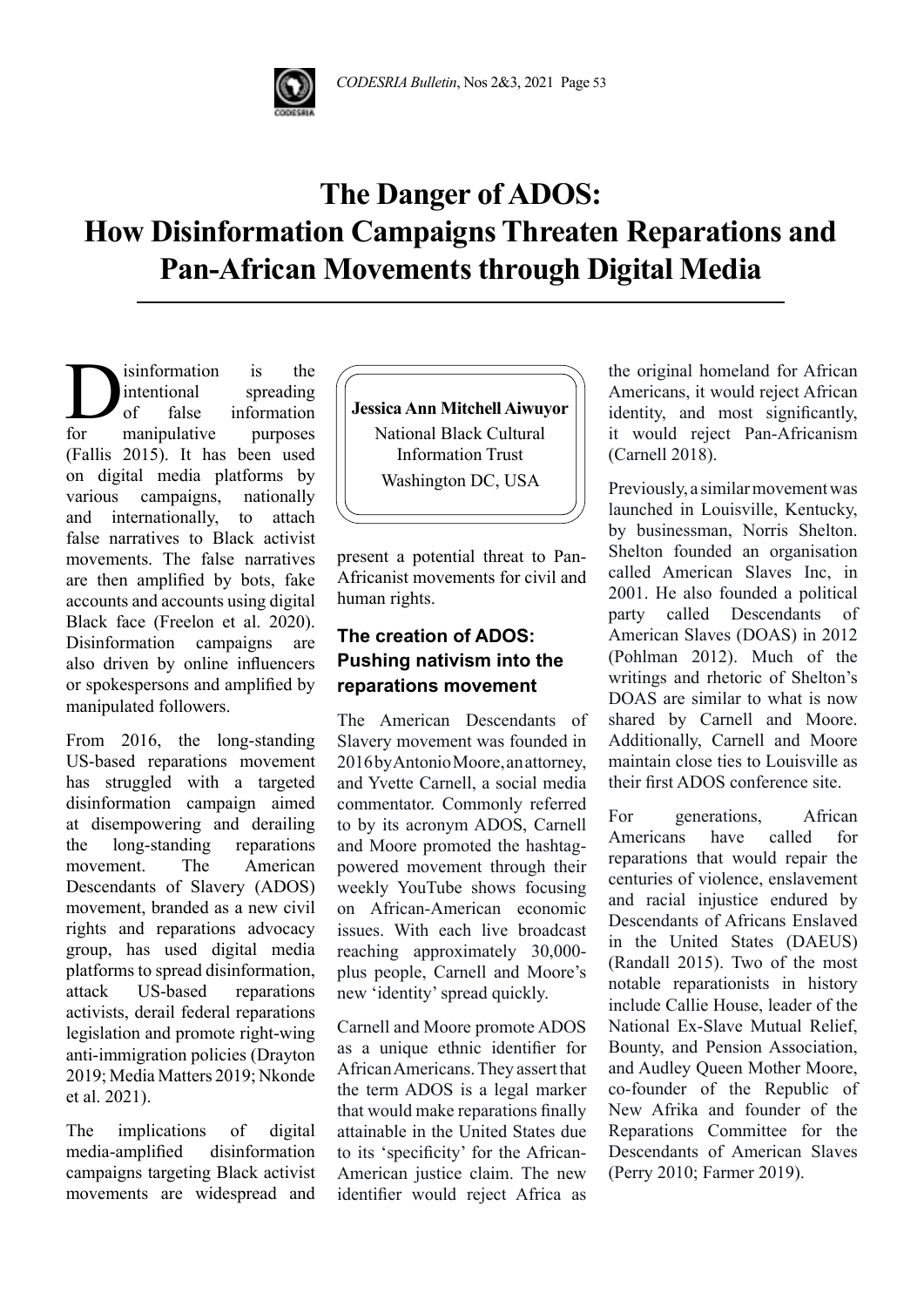The National Coalition of Blacks for Reparations in America (N'COBRA) was founded in 1987 after a convening of lawyers, activists and reparationists (Aiyetoro 2003). Raymond Jenkins (aka Reparations Ray), co-founder of N'COBRA, influenced the H.R.40 Commission to Study and Develop Reparation Proposals for African-Americans Act, introduced in 1989 by US Representative (Rep.) John Conyers Jr. (Miller 2009).

According to activist-lawyer and N'COBRA co-founder, Adjoa A. Aiyetoro:

> Through its various chapters, N'COBRA got state and local legislatures to pass resolutions to support Conyers' bill, submitted each Congressional session in the House of Representatives Judiciary Committee, usually designated H.R. 40. The varied resolutions usually cited the work of N'COBRA. The coalition developed legislative, litigative, direct action, and economic development strategies to fuel the train and increase the speed with which it was moving to its destination—reparations. (Aiyetoro 2001)

Following Rep. Conyers's retirement, Rep. Sheila Jackson Lee of Texas became the sponsor of H.R. 40 and the key legislator advocating for its passage (Congress.gov 2019). As the struggle for reparations continued, the National African American Reparations Commission (NAARC) was established in 2015, convened by activist-scholar Dr Ron Daniels.

### **Co-opting the movement: Xenophobia, disinformation and project takeover**

Much of the current grassroots reparations movement has been sustained by decades of activism by N'COBRA and NAARC, through their national and localbased advocacy. However, one of the greatest influences on the current mainstream conversation concerning reparations was Ta-Nehisi Coates's 'The Case For Reparations', published by *The Atlantic* in 2014. The new explosion of interest concerning reparations helped garner mainstream appeal among the US media, coupled with a new-found enthusiasm among Black Americans.

The ADOS movement was founded two years later as a Black isolationist ideology that uses the reparations issue to promote anti-immigrant policies, nativism and birtherism, and disconnect African Americans from the global African world.

According to journalist Farrah Stockman, at the first ADOS conference:

> The audience was told that they should trace their origins to American slavery, not Africa. They were told that their ancestors had built the country with slave labor and that the country owed them a debt. They were told that they should demand reparations, and withhold their votes in 2020 unless the Democratic nominee outlined a specific economic plan for ADOS. (Stockman 2019)

Historically, the US reparations movement has been part of a global movement with support from the African diaspora (CARICOM Reparations 2016). Yet, ADOS rhetoric aims to fracture any sense of kinship among the various Black/ African diasporic communities. Carnell and Moore refer to collective Black identities in the United States as a 'flat Blackness' that they label as harmful to ADOS (Moore 2020b). In their videos, Carnell and Moore fan the flames of anti-Black xenophobia. On 25 May

2020, Minneapolis police officers arrested and killed an African-American man named George Floyd. Carnell placed partial blame for his death on programmes that support Somali refugees.

In a live YouTube broadcast, Carnell stated:

> You have to talk about what he didn't have and why he didn't have it. You have to talk about Somalians being placed in [*sic*] and the refugees being placed there, and they're [*sic*] being resettled with money and he not having any. You have to talk about the generational wealth that we are missing because that is what defines him even being there in the moment where he was killed by police. (Carnell 2020)

Similarly, Moore in a now-deleted video stated:

> He was using a \$20 counterfeit bill because he didn't get his reparations. I'm gone go into the whole ... what they do for refugees. Minneapolis, not even the federal government. Minneapolis and how inviting they are to refugees. And what they did to lock Black people out of neighborhoods for a hundred years. Black people meaning ADOS Black people. (Moore 2020a)

Moore and Carnell's xenophobic rhetoric ignited an influx of social media accounts using the hashtag #ADOS while viciously attacking Black immigrants, activists and politicians who rejected their message. One such social media account referred to Rep. Sheila Jackson Lee as a 'sneaky African/ Caribbean immigrant masquerading as a native born Black American' (ADOS Watch 2019). Additionally, Carnell and Moore frequently ignite online debates over Black movie roles and received international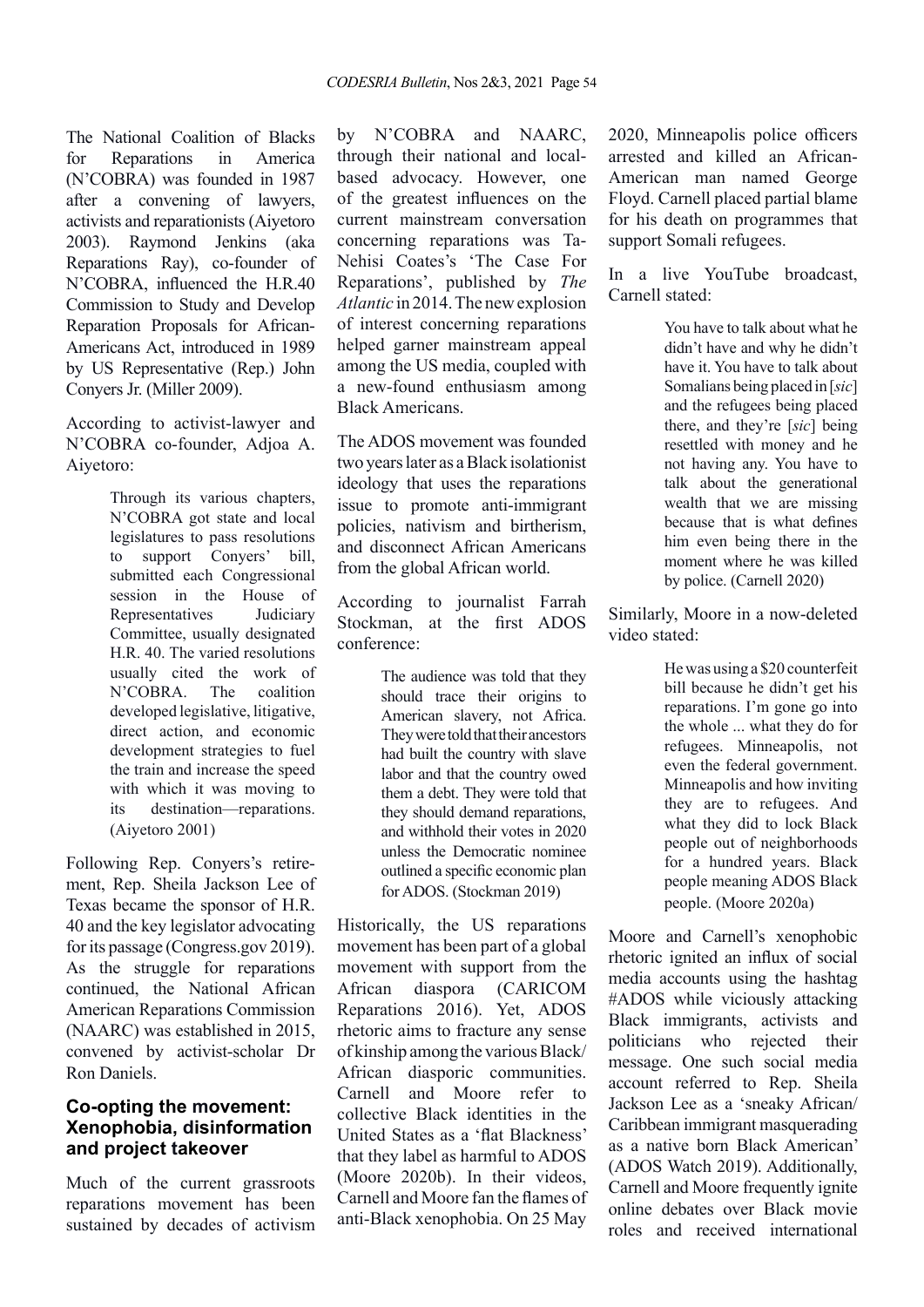press for their condemnation of British-born actress Cynthia Erivo, of Nigerian heritage, for her portrayal of Harriet Tubman (EurWeb 2019). These arguments are tools for gaining media attention and getting free access to millions of readers or viewers.

Black nativism is not a new occurrence. In response to an influx of white immigrants in the early 1900s, African Americans sometimes embraced nativism to advocate for employment inclusion and prioritisation in the face of expanding whiteness (Rubin 1978; Brietzer 2011).

There were also conflicts between first-generation Caribbean immigrants and African Americans in the 1930s and 40s. Both groups endured racial discrimination and employment disparities while also experiencing conflict and shifting racialised identities. Class dynamics and white-influenced racial stigmatisations also played a role in these conflicts. However, ultimately, both groups were economically exploited and formed merging identities (Warner 2012).

The ADOS co-founders' usage of black nativism merges reparations, disinformation and hashtagpowered manipulation, making it a special case deserving attention. ADOS leaders call for limits to the H1-B Visa programme to limit Black immigrants' entry into the US (ADOS Black Agenda 2019). Carnell and Moore's talking points are similar to those of white nationalists and right-wing politicians, repeating the false claims that Black immigrants are taking jobs away from African Americans (Scott 2019). Most of their anti-immigrant rhetoric is aimed at Black immigrants and minimally towards white immigrants.

In 2019, Carnell and Moore shared their plans to take over the reparations movement. They publicly called for a project takeover, encouraging their followers to join established Black organisations, like the NAACP and Urban League local chapters, and spread the ADOS ideology from within (Russ 2019).

Simultaneously, Carnell and Moore sought to discredit existing reparations organisations. They spread disinformation about both N'COBRA and NAARC, stating that the two groups were purposely hindering the reparations movement. Carnell and Moore repeatedly sought to turn audiences away from longstanding reparations advocacy groups. Carnell stated falsely that N'COBRA was 'opposed to reparations' and falsely claimed that both groups sought to give away Black-American reparations to Black immigrants. Carnell told viewers, 'N'COBRA did nothing. They are nothing,' and encouraged followers to write to the media and tell journalists that N'COBRA was 'not a real reparations movement' (Carnell 2021). This disinformation about reparations activists was streamed to thousands of followers during her live broadcasts.

## **PFIR, white nativism and Black anti-immigration front groups**

Another key piece to ADOS's origin story is Yvette Carnell's membership on the Progressives for Immigration Reform (PFIR) board, an organisation linked to the Tanton Network (Lee 2014; SPLC 2010). White supremacist and eugenics supporter, John Tanton, helped create and fund several organisations to keep America white through antiimmigration policies. A few of the Tanton-affiliated organisations are the Federation for American Immigration Reform (FAIR), Center for Immigration Studies (CIS) and NumbersUSA. PFIR's former executive director also worked for FAIR and maintained close ties (Zaitchik 2010).

To gain buy-in from African Americans, PFIR and its affiliates create front groups attempting to appeal to Black economic concerns. These initiatives are used to blame African-American employment disparities on Black and Brown immigrants and push anti-immigrant policies. There have been at least three previous Black economic front groups affiliated or linked to the Tanton Network.

- 1. In 2006, FAIR created a group astonishingly similar to the current ADOS Movement called Choose Black America. The organisation's now-defunct website stated, 'mass illegal immigration has been the single greatest impediment to Black advancement in this country over the past 25 years'.
- 2. In 2012, FAIR created the Blacks for Equal Rights Coalition, another Black economic issues organisation used to limit immigration.
- 3. In 2013, CIS created the Black American Leadership Alliance. Bertha Lewis, of The Black Institute, published a warning to Black communities titled, 'On Immigration: Beware of the Black American Leadership Alliance' (Lewis 2019).
- 4. In 2016, ADOS was co-founded by Yvette Carnell, a former board member of PFIR using the same anti-Black immigration rhetoric. PFIR rejoiced at the success of ADOS in a newsletter to members (PFIR 2019).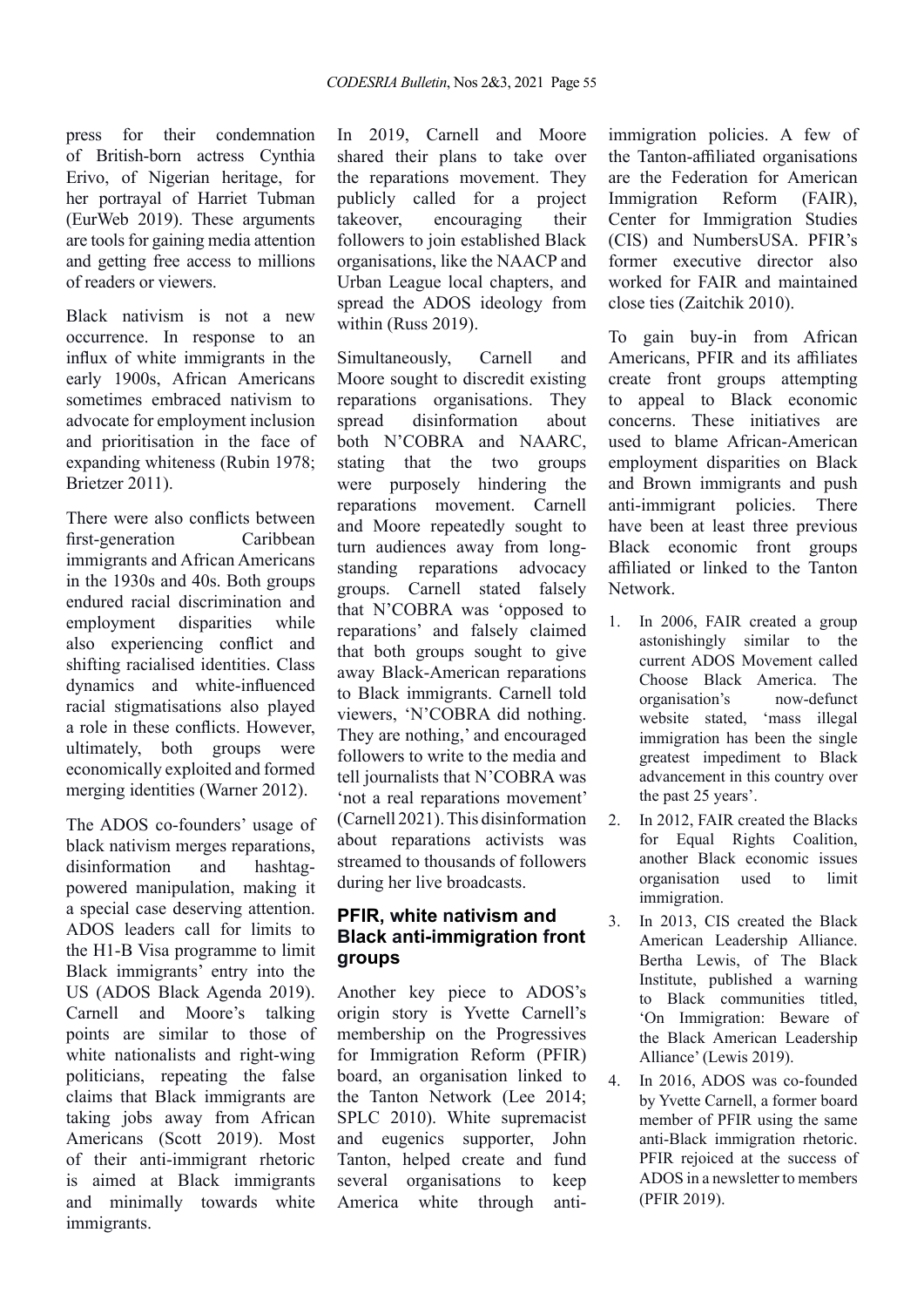## **From obscurity to legitimacy: The three pillars of ADOS**

The ADOS hashtag picked up steam on various platforms, including Twitter, Facebook, YouTube and Instagram. However, it moved from obscurity to legitimacy among mainstream media, institutions and academics through three academic pillars: Dr William A. Darity Jr, Dr Cornel West and Dr Kevin W. Cosby. The new anti-Pan-African reparationists, many of whom had never engaged in reparations activism before, brought with them sensationalism that skyrocketed social media engagement.

This engagement helped boost the national platform of the first pillar of ADOS legitimacy, Duke University professor Dr William A. Darity Jr. Carnell, Moore and Darity partnered on promoting the ADOS ideology through forums and publications. Darity's work was often shared and promoted by the ADOS co-founders among their thousands of followers. In 2020, Dr William A. Darity Jr and Andrea Kirsten Mullen published *From Here to Equality: Reparations for Black Americans in the Twenty-First Century.* Like Carnell and Moore, Darity and Mullen write through a Black nativist lens, distancing the African-American experience from the rest of the African diaspora by minimising the experience of slavery and racism in the Caribbean.

Dr Shennette Garrett-Scott addresses these issues in a review of *From Here to Equality*, stating:

> Darity and Mullen reject the notion that the experiences of Afro-Caribbeans and other Blacks across the Diaspora living in the United States are 'synonymous [with] the experience of … African

Americans.' Their contention that 'voluntary immigrants to the United States' (emphasis in original) make a conscious choice to live in a country that has benefited from racism means that these groups assume the debt their adopted country owes. The logic here is troubling on many levels, not the least of which is the assumption that immigrants don't suffer racism and other forms of discrimination in the United States. Darity and Mullen try to smooth over the nativist implications by adding that reparations encompass collective, national redemption rather than individual, specific guilt.

The most serious flaw in limiting the deserving groups is that the authors' plan ignores the history of enslavement in the United States, which extended to the Caribbean. The practice of slavery in both places was intimately bound together, even after the US won its independence from Britain. Darity and Mullen also ignore the aspects of slavery, particularly white supremacy and anti-Blackness, that animated twentieth-century US imperialism in the Caribbean, Latin America, and the Pacific. (Garrett-Scott 2021)

Additionally, *From Here to Equality* celebrates and casually introduces the ADOS movement to readers as innocuous.

Darity and Mullen state:

Unexpectedly, the 2018 congressional midterm elections were followed by an even greater surge of interest in black reparations. A movement blossomed in early 2019 on electronic internet platforms under the label #ADOS, an acronym for American Descendants of Slavery. This campaign asserts that black American descendants of persons enslaved in the

United States have a unique and exceptional claim on the nation's government for justice. (Darity and Mullen 2020)

Darity and Mullen's description of the ADOS 'campaign' is misleading and glosses over the movement's questionable beginnings, xenophobia, disinformation, voter suppression and online harassment (Media Matters 2019; SOVAW 2020; Stockman 2019).

The second pillar of ADOS legitimacy is Dr Cornel West. West participated in several online ADOS forums and was a speaker at the ADOS 2019 conference. During a 2019 speech, West repeated the talking points of ADOS, minimising slavery and its impact on the Caribbean, stating:

> I know my dear sister Yvette Carnell and others have been trying to zero in on the varieties of Blackness in the United States. And it's very important. We ought to love all people, we ought to love all Black people; but when you come from a people that have been enslaved in their own country and built that country and still ended up being lynched after they were so-called freed. There was no Jim Crow in Jamaica. There was no Jim Crow in Barbados. No Jim Crow in Antigua. No Jim Crow in St. Kitts. We love our brothers and sister there but no Jim Crow there. (West 2019)

The third pillar of ADOS legitimacy is Dr Kevin W. Cosby, the President of Simmons College of Kentucky, the site of the 2019 ADOS conference (Corsey 2019). Cosby has repeatedly used the institution's resources to host online forums featuring ADOS cofounders. Cosby pushes the ADOS nativist ideology into spiritualism. He posts 'ADOS Sermons' online and refers to Black immigrants as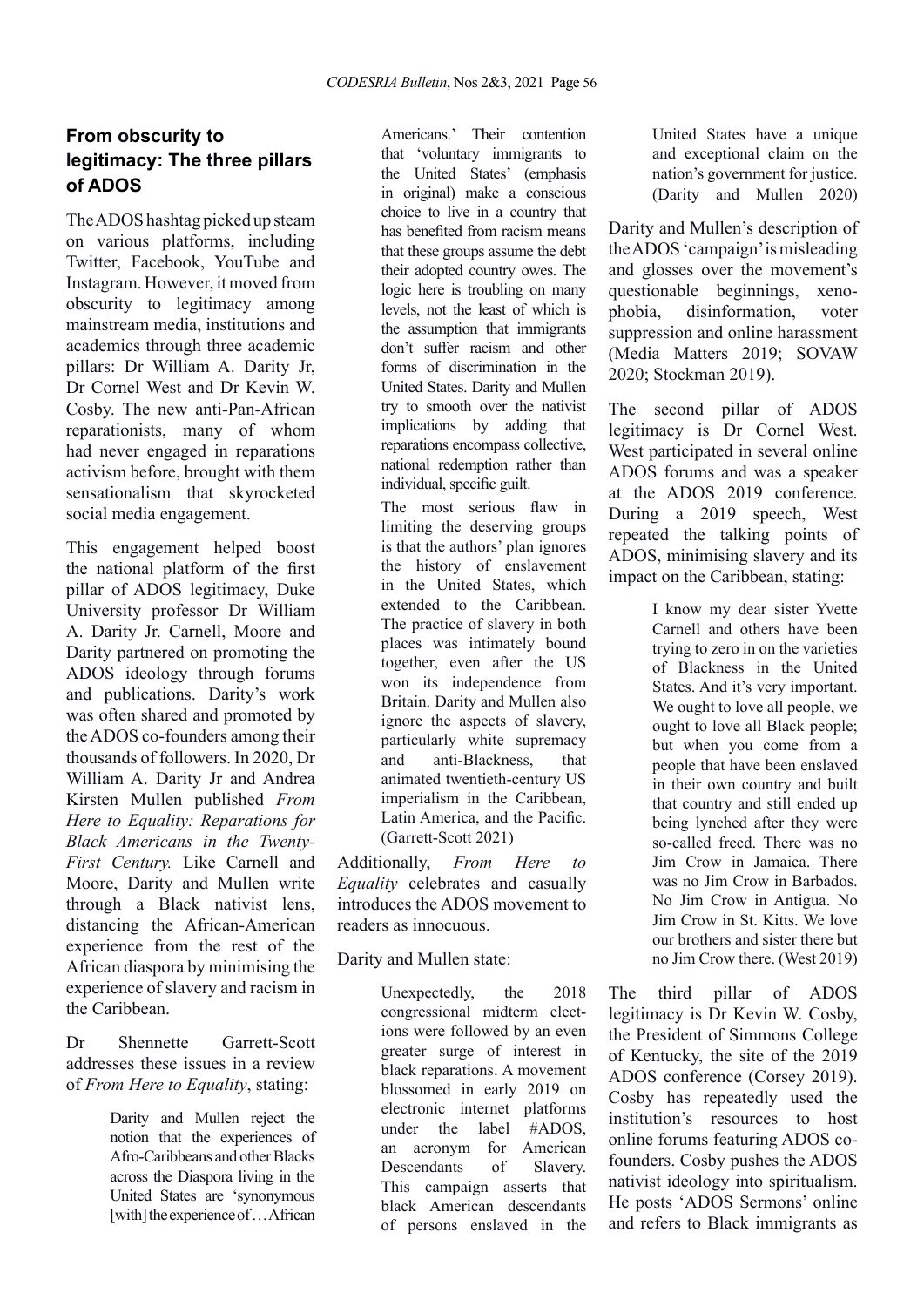'PIMPS' and 'replacement negroes' (Cosby 2020; Moore 2020). Cosby, West, Carnell and Moore promoted an initiative called the National Coalition of Churches for Reparations to attract Black church leaders to the ADOS movement (Simmons College 2020).

## **Protecting Pan-Africanist movements from disinformation**

Academics, researchers and activists are taking notice of the ADOS movement's usage of disinformation on Black communities in digital spaces, with various bad actors participating. In 2019, Media Matters warned that white supremacists planned to use the ADOS hashtag on social media with the specific purpose of confusing Black communities (Media Matters staff 2019). They planned to create accounts using 'digital Black face', the practice of a non-Black person pretending to be Black through a social media account (Freelon et al. 2020). Shireen Mitchell of Stop Online Violence Against Women (SOVAW) warned that bots were using the ADOS hashtag as part of a coordinated Black voter suppression effort (SOVAW 2020). In January 2020, I published a report detailing part of the ADOS movement's origins and its harassment tactic referred to as 'swarming' done by ADOS members online (Aiwuyor 2020).

In February 2021, Harvard Kennedy School's *MisInformation Review* published 'Disinformation creep: ADOS and the strategic weaponisation of breaking news'. The researchers did a content analysis of 534,000 #ADOS tweets. Their analysis found that ADOS co-founders Carnell and Moore used breaking news cycles to manipulate online discussions and move Black communities towards adopting a right-wing agenda.

The authors referred to this as:

... disinformation creep, a phenomenon in which legitimate positions and information are slightly distorted and reinterpreted to leverage a separate position entirely, one that may even be at odds with the interests that it purports to support. (Nkonde et al. 2021)

From #BlackLivesMatter to #EndSARS, Pan-Africanism's future depends on increased awareness of online disinformation campaigns, indoctrination and digital Black face. The rise of ADOS must not be treated as a one-time event. The manipulation of Black social media users coupled with the promotion of Black 'isolationism' threatens Pan-African activism's future growth and can recur under new groups or campaigns.

Activism has become heavily dependent on digital spaces for education, discourse, advocacy and collaboration. Pan-Africanists must develop and implement strategies to counter disinformation campaigns and protect Black communities from Trojan Horse initiatives or 'disinformation creep' seeking to disrupt Black activist movements. There must also be continued education in digital media and strategic communications.

#### **Bibliography**

- *#ADOS,* 2019, Dr. Cornel West's Support, 2019, [Video file], 16 April. Available online at https://www.youtube.com/ watch?v=rQjtWKFtBKk.
- ADOS Watch, 2019, ADOS Group Attacks Rep. Sheila Jackson Lee on Thanksgiving, 9 December. Available online at [https://](https://adoswatch.com/2019/12/08/ados-group-attacks-rep-sheila-jackson-lee-on-thanksgiving/) [adoswatch.com/2019/12/08/](https://adoswatch.com/2019/12/08/ados-group-attacks-rep-sheila-jackson-lee-on-thanksgiving/)

[ados-group-attacks-rep-sheila](https://adoswatch.com/2019/12/08/ados-group-attacks-rep-sheila-jackson-lee-on-thanksgiving/)[jackson-lee-on-thanksgiving/](https://adoswatch.com/2019/12/08/ados-group-attacks-rep-sheila-jackson-lee-on-thanksgiving/). Accessed 8 March 2021.

- Aiwuyor, J. A. M., 2020, Understanding ADOS: The Movement to Hijack Black Identity and Weaken Black Unity, 2 January. Available online at https://ibw21.org/commentary/ understanding-ados-movementhijack-black-identity-weakenblack-unity/.
- Aiyetoro, A. A., 1997, Formulating Reparations Litigation Through the Eyes of the Movement, *NYU Annual Survey of American Law*, Vol. 58, pp. 457–474. Available online at http://www.law.nyu. edu/sites/default/files/ecm\_ pro\_065061.pdf.
- Aiyetoro, A. A., 2001, Reparations Are Like A Train: Mounting the Challenges and Claiming the Victory. Available online at http:// ncobra.org/resources/index. html#win. Accessed 8 March 2021.
- Breitzer, S. R., 2011, Race, Immigration, and Contested Americanness: Black Nativism and the American Labor Movement, 1880–1930, *Race/Ethnicity: Multidisciplinary Global Contexts*, Vol. 4, No. 2, pp. 269–283. Available on-line at [https://doi.org/10.2979/](https://doi.org/10.2979/racethmulglocon.4.2.269) [racethmulglocon.4.2.269](https://doi.org/10.2979/racethmulglocon.4.2.269).
- CARICOM Reparations, 2016, The Global Reparations Movement. Available online at https:// caricomreparations.org/theglobal-reparations-movement/.
- Carnell, Y. [@breakingbrown], 2018, Pan-Africanism Is Dead, [Video file], 14 June. Available online at https://www.youtube.com/ watch?v=o\_tUD8aAo0o.
- Carnell, Y. [@breakingbrown], 2019, I've Been Open About NEVER Taking Money From Anyone Except Small #ADOS Donors And Youtube. Now I Need N'COBRA Leaders [Tweet], 12 April. Available online at https:// twitter.com/BreakingBrown/stat us/1116802262578421761?s=20.
- Carnell, Y. [@breakingbrown], 2020, Kente Cloth Backlash & the Overlooked Flaw of BLM.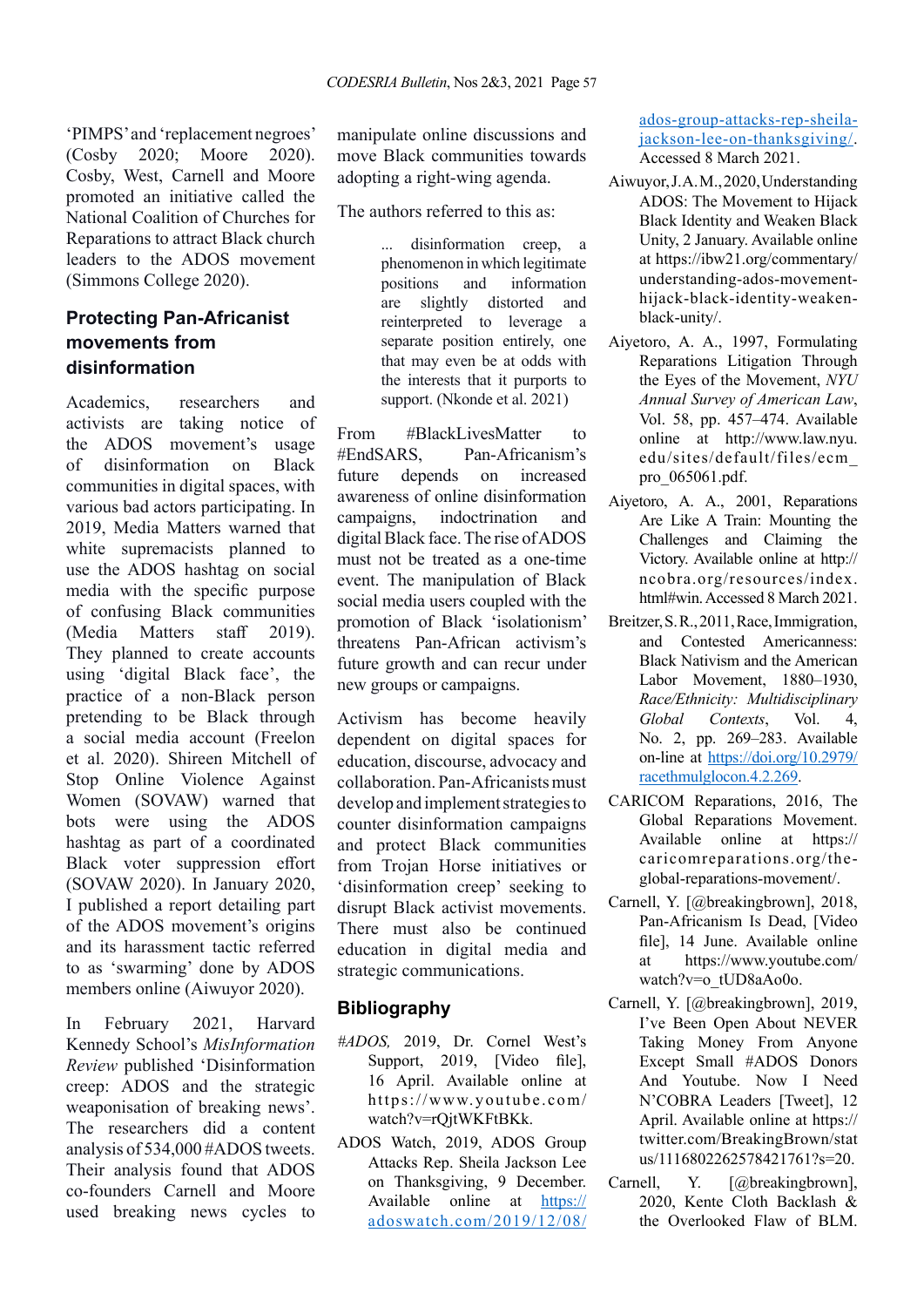[Video file], 9 June. Available online at https://www.youtube. com/watch?v=j9YcB1pJ69A&fe ature=youtu.be.

- Carnell, Y. [@breakingbrown], 2021, Being Bought Off by Sweet Ice Cream Is Not Movement Work, [Video file], 9 February. Available online at https://www.youtube. com/watch?v=tFGhH2LiTj8.
- Coates, T., 2014, The Case for Reparations by Ta-Nehisi Coates, *The Atlantic*. Retrieved from https://www.theatlantic.com/ magazine/archive/2014/06/thecase-for-reparations/361631/
- Congress.gov., 2019, H.R.40 Commission to Study and Develop Reparation Proposals for African-Americans Act, Cosponsors H.R.40 – 116th Congress (2019– 2020), 19 September. Available online at https://www.congress. gov/bill/116th-congress/housebill/40/cosponsors?searchResult ViewType=expanded.
- Corsey, G., 2019, New Justice Movement With Eyes On Slavery Reparations Brings National Conference To Louisville, *WDRB. com*, 10 April. Available online at https://www.wdrb.com/news/ new-justice-movement-with-eyeson-slavery-reparations-bringsnational-conference-to-louisville/ article\_3b55731a-e6dd-11e9- 85a2-b395fa097341.html.
- Cosby, K. W. [@KWCosby], 2020, Native Blacks, Who Are The Descendants Of Slaves, Have A Unique Justice Claim That Excludes: P-People Of Color I-Imigrants M-Minorities P-Physically Challenged S-Sexual Orientation, [Tweet], 26 February. Retrieved from https://twitter. com/KWCosby/status/123262352 1173573632?s=20.
- Darity, W. A. and Mullen, K. A., 2020, *From Here to Equality: Reparations for Black Americans in the Twenty-First Century*, Chapel Hill, NC: University of North Carolina Press.
- Drayton, T., 2019, ADOS Wants Reparations—But at the Cost of Black Unity, *The Daily Dot*, 12 April. Available online at https:// www.dailydot.com/irl/adosreparations-slavery/.
- EurWeb.com, 2019, Why the Harriet Tubman Film Is All Wrong! #ADOS Founders Explain The Problems (WATCH), 27 July. Available online at [https://](https://eurweb.com/2019/07/27/why-the-harriet-tubman-film-is-all-wrong-ados-founders-explain-the-problems-watch/) [eurweb.com/2019/07/27/why](https://eurweb.com/2019/07/27/why-the-harriet-tubman-film-is-all-wrong-ados-founders-explain-the-problems-watch/)[the-harriet-tubman-film-is-all](https://eurweb.com/2019/07/27/why-the-harriet-tubman-film-is-all-wrong-ados-founders-explain-the-problems-watch/)[wrong-ados-founders-explain](https://eurweb.com/2019/07/27/why-the-harriet-tubman-film-is-all-wrong-ados-founders-explain-the-problems-watch/)[the-problems-watch/](https://eurweb.com/2019/07/27/why-the-harriet-tubman-film-is-all-wrong-ados-founders-explain-the-problems-watch/). Accessed 8 March 2021.
- Fallis, D., 2015, What Is Disinformation? *Library Trends*, Johns Hopkins University Press, Vol. 63, No. 3, pp. 401–426. Available online at https://muse. jhu.edu/article/579342/pdf.
- Farmer, A., 2018, Somebody Has to Pay: Audley Moore, Mother of the Reparations Movement, *AAIHS.org*, 4 January. Available online at https://www.aaihs. org/somebody-has-to-payaudley-moore-mother-of-thereparations-movement/.
- Farmer, A., 2019, Audley Moore and the Modern Reparations Movement, *AAIHS.org*, 28 February. Available online at https://www.aaihs.org/ audleymoore-and-the-modernreparations-movement/.
- Freelon, D., Bossetta, M., Wells, C., Lukito, J., Xia, Y. and Adams, K., 2020, Black Trolls Matter: Racial and Ideological Asymmetries in Social Media Disinformation, *Social Science Computer Review*. DOI: https://doi.org/10.1177/08944393 20914853
- Garrett-Scott, S., 2021, What Price Wholeness?, *The New York Review of Books,* 17 January. Available online at https://www.nybooks. com/articles/2021/02/11/whatprice-wholeness/.
- Hatewatch Staff, 2020, Workers Organisation Shares Staff, Cash With Anti-Immigrant Groups, *Hatewatch, SPLC*

*Southern Poverty Law Center*, 31 January. Available online at https://www.splcenter.org/ hatewatch/2020/01/31/workersorganisation-shares-staff-cashanti-immigrant-groups.

- Hyden, M. E., 2019, Stephen Miller's Affinity for White Nationalism Revealed in Leaked Emails*, Hatewatch: SPLC Southern Poverty Law Center*, 12 November. Available online at https://www.splcenter. org/hatewatch/2019/11/12/ stephen-millers-affinity-whitenationalism-revealed-leakedemails.
- Kulish, N., 2019, Dr. John Tanton, Quiet Catalyst in Anti-Immigration Drive, Dies at 85, *The New York Times*, 19 July. Available online at https://www. nytimes.com/2019/07/18/us/ john-tanton-dead.html
- Lee, Y. H., 2014, Fake 'Progressive' Group Pits Blacks Against Immigrants In Nasty TV Ad, *ThinkProgress*, 23 October. Available online at https:// thinkprogress.org/fakeprogressive-group-pits-blacksagainst-immigrants-in-nasty-tvad-51498ddff50b/.
- Lewis, B., 2019, On Immigration: Beware of the Black American Leadership Alliance, *The Black Institute*, 18 February. Available online at [https://theblackinstitute.](https://theblackinstitute.org/2019/02/18/on-immigration-beware-of-the-black-american-leadership-alliance/) [org/2019/02/18/on-immigration](https://theblackinstitute.org/2019/02/18/on-immigration-beware-of-the-black-american-leadership-alliance/)[beware-of-the-black-american](https://theblackinstitute.org/2019/02/18/on-immigration-beware-of-the-black-american-leadership-alliance/)[leadership-alliance/.](https://theblackinstitute.org/2019/02/18/on-immigration-beware-of-the-black-american-leadership-alliance/) Accessed 8 March 2021.
- MediaMatters staff, 2019, What To Know About ADOS, A Group Targeting Black Progressives, *MediaMatters for America*, 15 April. Available online at https:// www.mediamatters.org/4chan/ what-know-about-ados-grouptargeting-black-progressives.
- Miller, S., 2009, 'Reparations Ray' Blazed Lonely Trail, *The Wall Street Journal*, 9 May. Available online at https://www.wsj.com/articles/ SB124183549065103079.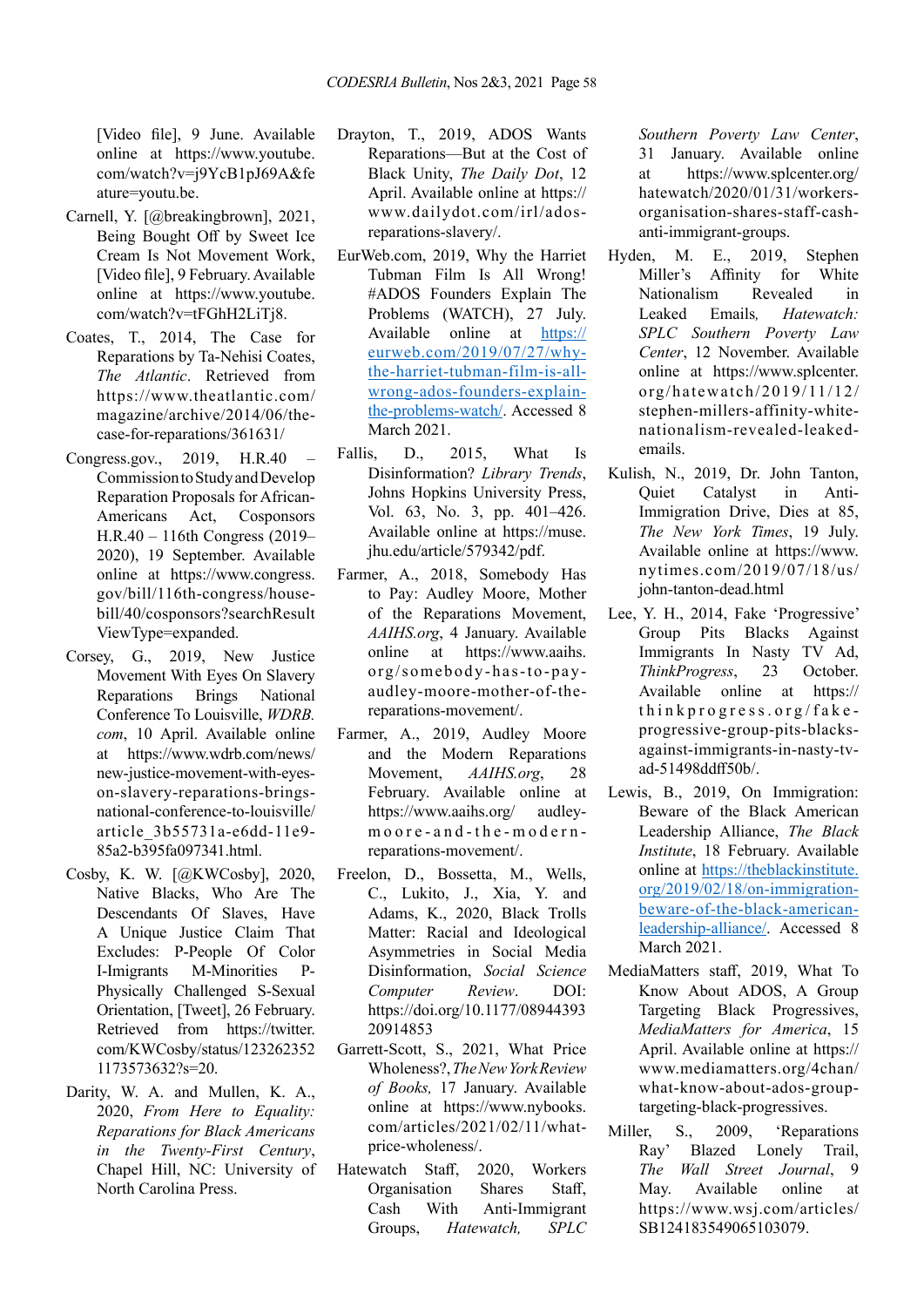- Moore, A., 2020, When It Comes To Reparations, Differences In Black Lineage Matter, *USA Today*, 3 March. Available online at https:// eu.usatoday.com/story/opinion/ readers/2020/03/02/when-comesreparations-differences-blacklineage-matter/4907013002/.
- Moore, A., 2020, Deleted Video: George Floyd I Can't Breathe Minneapolis Police, [Video file], 26 May. Retrieved from https://t. co/mbtMxZj6lz?amp=1.
- Moore, A., 2020, Deleted Video: Minneapolis Was Built On Specific Black Families. And Why Saying #Blacklivesmatter Isn't Enough, [Video file], 5 June. Retrieved from https://www.youtube.com/ watch?v=ucWGQXsIfic.
- Moore, A., 2020c, Biden Set To Win Election 2020 – Dr. Cornel West – Where Do We Go From Here With Voting?, [Video file], 6 November. Available online at https://www.youtube.com/ watch?v=raYj\_bcdOkY.
- Nkonde, M., 2021, Disinformation Creep: ADOS And The Strategic Weaponisation Of Breaking News, *MisInformation Review*, Harvard Kennedy School, 22 January. Available online at https://misinforeview. hks.harvard.edu/article/ disinformation-creep-ados-andthe-strategic-weaponisation-ofbreaking-news/.
- Perry, M. B., 2010, No Pensions for Ex-Slaves: How Federal Agencies Suppressed Movement to Aid Freedpeople, *Prologue Magazine*, Vol. 42, No. 2. Available online at https:// www.archives.gov/publications/ prologue/2010/summer/slavepension.html.
- Pohlman, D., 2012, Founder: New Political Party Big As Civil War, *WLKY.com*, 13 October. Available online at https://www. wlky.com/article/founder-newpolitical-party-big-as-civilwar-1/3740910.
- Progressives for Immigration Reform (PFIR), 2019, Taking on the Ecofascist Meme. Available online at https://us9.campaignarchive.com/?u=845a0ee162158 5a7136f535df&id=bbaa74d77a. Accessed 9 March 2021.
- Randall, V., 2015, 2015 Report on Descendants of Africans Enslaved in the United States – WHO ARE DAEUS AND WHY FOCUS ON DAEUS?, *Race, Racism and the Law*, 14 December. Retrieved from https://racism.org/articles/ worldwide/georegions/205 north-america/united-statesof-america/daeus-descendantsof-africans-enslaved-in-theunited-states/1888-status-ofdescendants-of?start=6.
- Rubin, J., 1978, Black Nativism: The European Immigrant in Negro Thought, 1830–1860, *Phylon: The Atlanta University Review of Race and Culture*, Vol. 39, No. 3, p. 193. DOI: https://doi. org/10.2307/274515.
- Russ, V. 2019, Controversial Movement Is Challenging Traditional Black Organisations With 'Project Takeover', *The Philadelphia Inquirer*, 18 November. Available online at [https://www.inquirer.com/news/](https://www.inquirer.com/news/civil-rights-comcast-ados-naacp-takeover-chapters-new-jersey-harriet-20191115.html) [civil-rights-comcast-ados-naacp](https://www.inquirer.com/news/civil-rights-comcast-ados-naacp-takeover-chapters-new-jersey-harriet-20191115.html)[takeover-chapters-new-jersey](https://www.inquirer.com/news/civil-rights-comcast-ados-naacp-takeover-chapters-new-jersey-harriet-20191115.html)[harriet-20191115.html](https://www.inquirer.com/news/civil-rights-comcast-ados-naacp-takeover-chapters-new-jersey-harriet-20191115.html). Accessed 8 March 2021.
- Scott, E., 2019, Trump's Claim That Black Americans Are Hurt Most By Illegal Immigration Gets Pushback, *The Washington Post*, 9 January. Available online at https://www.washingtonpost. com/politics/2019/01/09/trumpsclaim-that-black-americansare-hurt-most-by-illegalimmigration-gets-pushback/.
- Simmons College of Kentucky, 2020, ADOS Pastors Townhall [Facebook Live Video], 31 August. Available online at https://www.facebook.com/ watch/live/?v=31615372303313 4&ref=watch\_permalink.
- Stop Online Violence Against Women (SOVAW), 2020, A Threat To An American Democracy: Digital Voter Suppression, 7 January. Available online at https:// stoponlinevaw.com/wp-content/ uploads/2020/02/7.pdf.
- Southern Poverty Law Center (SPLC), 2010, SPLC Report: Nativists Appealing to Environmentalists are 'Wolves in Sheep's Clothing', 7 July. Available onlinne at https://www. splcenter.org/news/2010/07/27/ splc-report-nativists-appealingenvironmentalists-are-wolvessheeps-clothing.
- Stockman, F., 2019, Deciphering ADOS: A New Social Movement or Online Trolls?, *The New York Times*, 13 November. Available online at https://www.nytimes. com/2019/11/13/reader-center/ slavery-descendants-ados.html.
- Tanton, J., 1986, John Tanton's 'WITAN Memo' III, *SPLC Southern Poverty Law Center,*  10 October. Available online at [https://www.splcenter.org/](https://www.splcenter.org/fighting-hate/intelligence-report/2015/witan-memo-iii) [fighting-hate/intelligence](https://www.splcenter.org/fighting-hate/intelligence-report/2015/witan-memo-iii)[report/2015/witan-memo-iii](https://www.splcenter.org/fighting-hate/intelligence-report/2015/witan-memo-iii). Accessed 8 March 2021.
- Warner, O., 2012, Black in America Too: Afro-Caribbean Immigrants, *Social and Economic Studies,*  Vol. 61, No. 4, pp. 69–103. Available online at https://www. jstor.org/stable/24384427.
- Zaitchik, A., 2010, Anti-Immigrant Groups Continue Greenwashing Campaign, *SPLC Southern Poverty Law Center*, 8 October, Available online at https://www.splcenter.org/ hatewatch/2010/10/08/antiimmigrant-groups-continuegreenwashing-campaign.